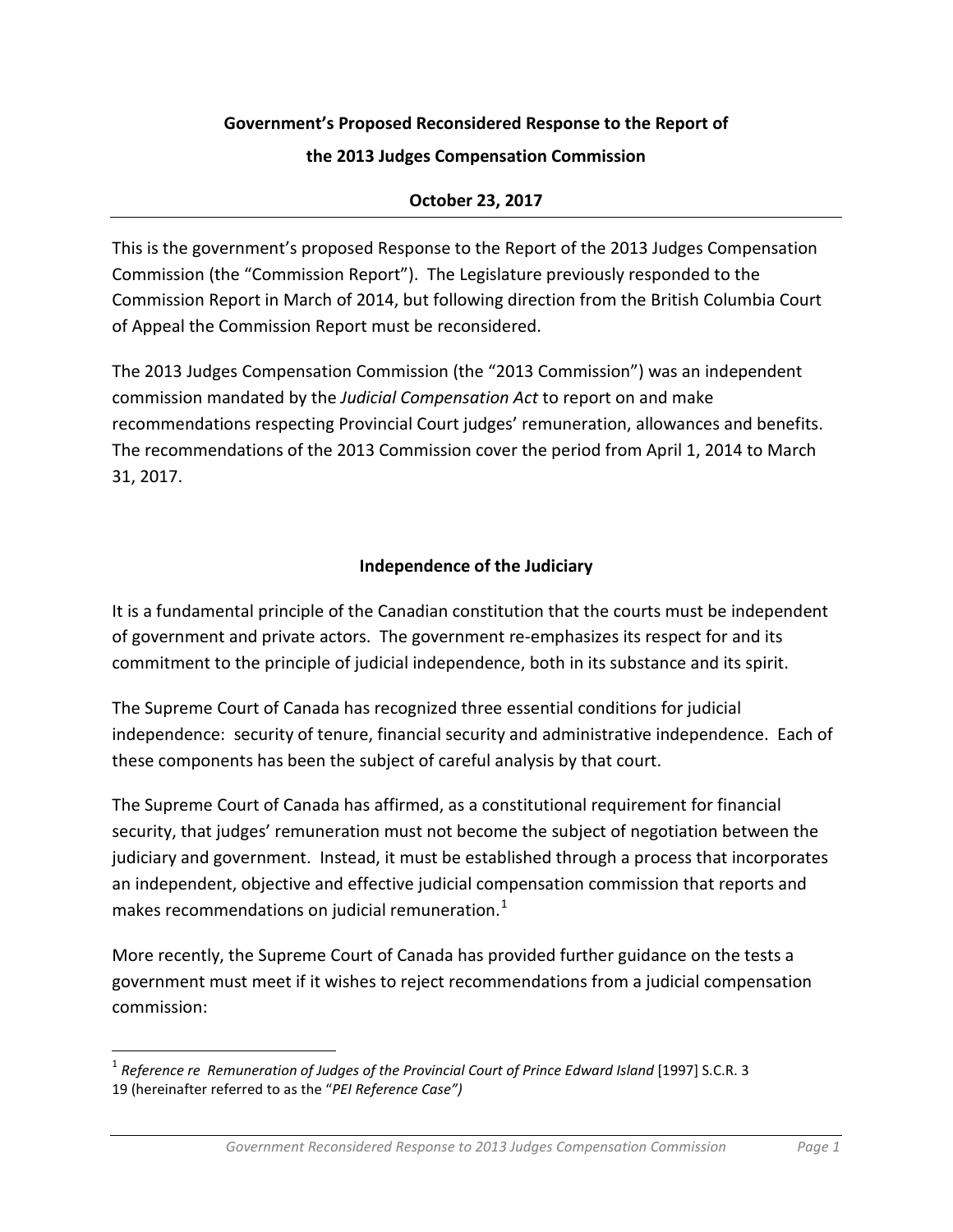[A Commission's] recommendations must be given weight, but the government retains the power to depart from the recommendations as long as it justifies its decision with rational reasons in its response to the recommendations. Reasons that are complete and that deal with the Commission's recommendations in a meaningful way will meet the standard of rationality. The reasons must also rely upon a reasonable factual foundation. If different weights are given to relevant factors, this difference must be justified. The use of a particular comparator must also be explained. If it is called upon to justify its decision in a court of law, the government may not advance reasons other than those mentioned in its response, though it may provide more detailed information with regard to the factual foundation it has relied upon.

The government's response is subject to a limited form of judicial review by the superior courts. The reviewing court is not asked to determine the adequacy of judicial remuneration but must focus on the government's response and on whether the purpose of the Commission process has been achieved. $2^2$  $2^2$ 

### **Provincial Court Judges**

Provincial Court judges are appointed under the *Provincial Court Act* and hold office to age 75. The Provincial Court of British Columbia's jurisdiction, at the time of the Commission Report, included criminal law, family law matters, child protection, traffic and bylaw cases, and small claims cases up to a maximum of \$25,000.

As of June 30, 2013, the Provincial Court was comprised of 107 full-time judges and 47 senior judges who work part-time. The Court serves 87 locations across the Province.

The 2013 Commission stated that it was impressed with and convinced of the quality of the work performed by judges of the Provincial Court. The Commission observed that the Provincial Court has been called the "People's Court" because most citizens who come into contact with the justice system only experience it through the Provincial Court. The Commission also observed that the Court has undertaken a number of initiatives in recent years to enhance its efficiency and effectiveness, and that these initiatives reflect innovation, flexibility and hard work of Provincial Court judges in meeting the needs of the justice system. The government agrees with these observations and recognizes the invaluable work of the Provincial Court.

<span id="page-1-0"></span> <sup>2</sup> *Provincial Court Judges' Assn. of New Brunswick* v. *New Brunswick (Minister of Justice); et al*, [2005] 2 S.C.R. 286, (commonly referred to as the "Bodner" decision).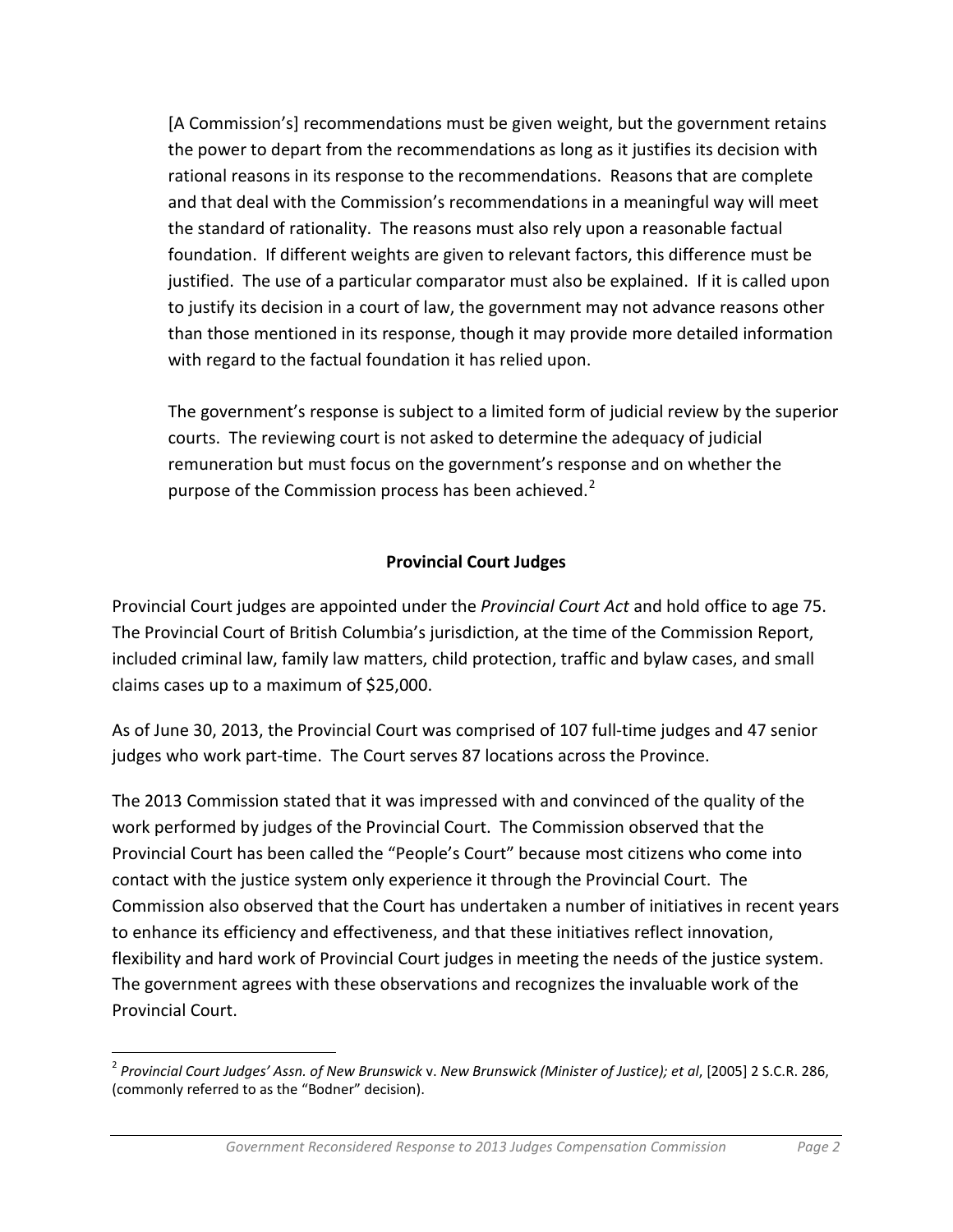### **The Process for Determining Judicial Compensation in British Columbia**

The process for setting the remuneration, allowances and benefits of Provincial Court judges is governed by both the common law referred to above and by statute. The statutory framework is set out in the British Columbia *Judicial Compensation Act* ("the Act").

In accordance with section 2 of the Act, the members of the Commission were appointed on or before March 1, 2013. The members were Simon Margolis, QC (Chairperson), Robin McFee QC, Randy Kaardal QC, Roy Stuart, and Kirsten Tisdale.

The Commission's responsibility pursuant to section 5(1) of the Act was to report on and make recommendations respecting the remuneration, allowances and benefits of judges for the fiscal years 2014/15, 2015/16, and 2016/17. The Act, as it was during the time the Commission was in operation, $3$  required the Commission to consider several factors before making its recommendations:

**5**. (5) In preparing a report, a Commission must consider all of the following:

(a) the current financial position of the government;

(b) the need to provide reasonable compensation to the judges or judicial justices;

(c) the need to maintain a strong court by attracting qualified applicants;

(d) the laws of British Columbia;

(e) any other matter the Commission considers relevant.

Section 6(2) provides that the Legislative Assembly may, by resolution passed within 16 sitting days after the date on which the report is laid before it:

> (a) reject one or more of the recommendations made in the report as being unfair or unreasonable, and

(b) set the remuneration, allowances and benefits that are to be substituted for the remuneration, allowances or benefits proposed by the rejected recommendations.

The Act further specifies that, if a recommendation is not rejected by the Legislative Assembly within the time limit, the judges are entitled to receive the remuneration, allowances and benefits proposed by that recommendation.

<span id="page-2-0"></span> $3$  The statutory factors, along with several other provisions in the Act, were amended by the Legislature in 2015.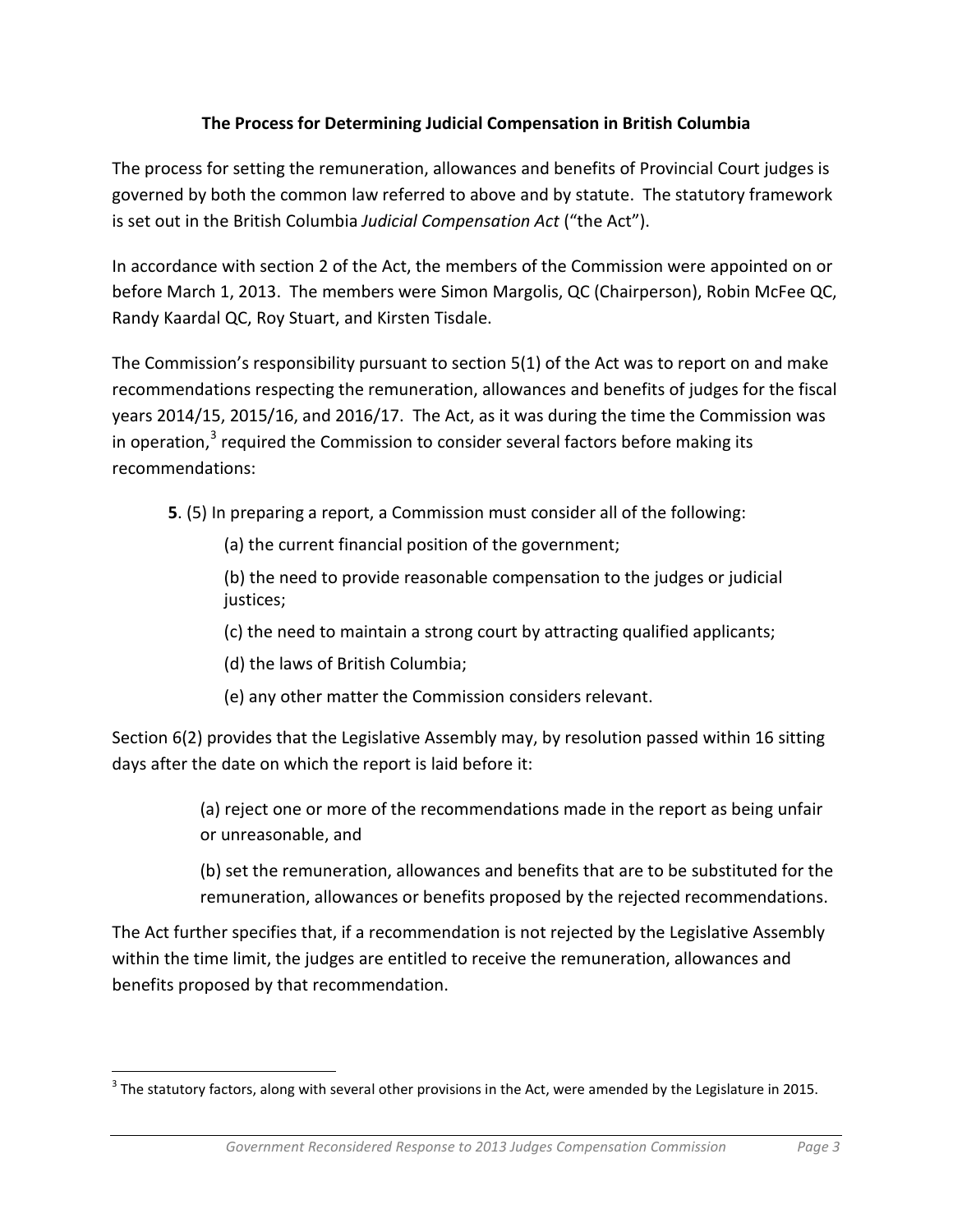This proposed response provides government's reasons for the rejections and substitutions it recommends to the Legislative Assembly.

The Legislative Assembly must consider the Commission Report in the context of the Act as it then was, judicial independence and the Legislature's responsibility to deal with matters of the public interest broadly understood. This includes responsible fiscal management of public funds. It is government's task to balance the competing interests and demands for public funds, to set policy and priorities having regard to government's financial commitments as a whole and to present its spending proposals to the Legislative Assembly for approval.

The Commission Report makes eight recommendations respecting judges' remuneration, benefits and allowances. As set out in the motion accompanying this response, government proposes that:

- two recommendations be rejected and substitutions made;
- one recommendation be accepted in part; and
- the remaining five recommendations be accepted.

In accordance with section 6 (2) of the Act, where the recommendations of the Commission Report are rejected, the rejection is on the basis that the recommendations are unfair or unreasonable, or both, with reasons provided below.

## **The Context for the Reconsideration of the 2013 Commission Report**

This reconsideration was ordered by the BCCA in its decision of February 7, 2017 in *Provincial Court Judges' Association of British Columbia v. British Columbia (Attorney General),* 2017 BCCA 63 ("PCJA 2017"). The decision set aside the Legislature's original response, which was approved by unanimous resolution on March 24, 2014 and which accepted several of the Commission's recommendations but rejected recommendations respecting salary, pension accrual rate and the retroactive application of a recommendation respecting re-enrollment in the pension plan of two judges over the age of 71.

The court's decision to order that the Commission Report be reconsidered has its origins in previous litigation which occurred respecting the report of the 2010 Commission. The Court of Appeal's earlier decision in *Provincial Court Judges' Association of British Columbia v. British Columbia (Attorney General),* 2015 BCCA 136 ("PCJA 2015")<sup>[4](#page-3-0)</sup> resulted in retroactive changes to

<span id="page-3-0"></span> $4$  Government sought leave to appeal the decision to the Supreme Court of Canada, but leave was denied.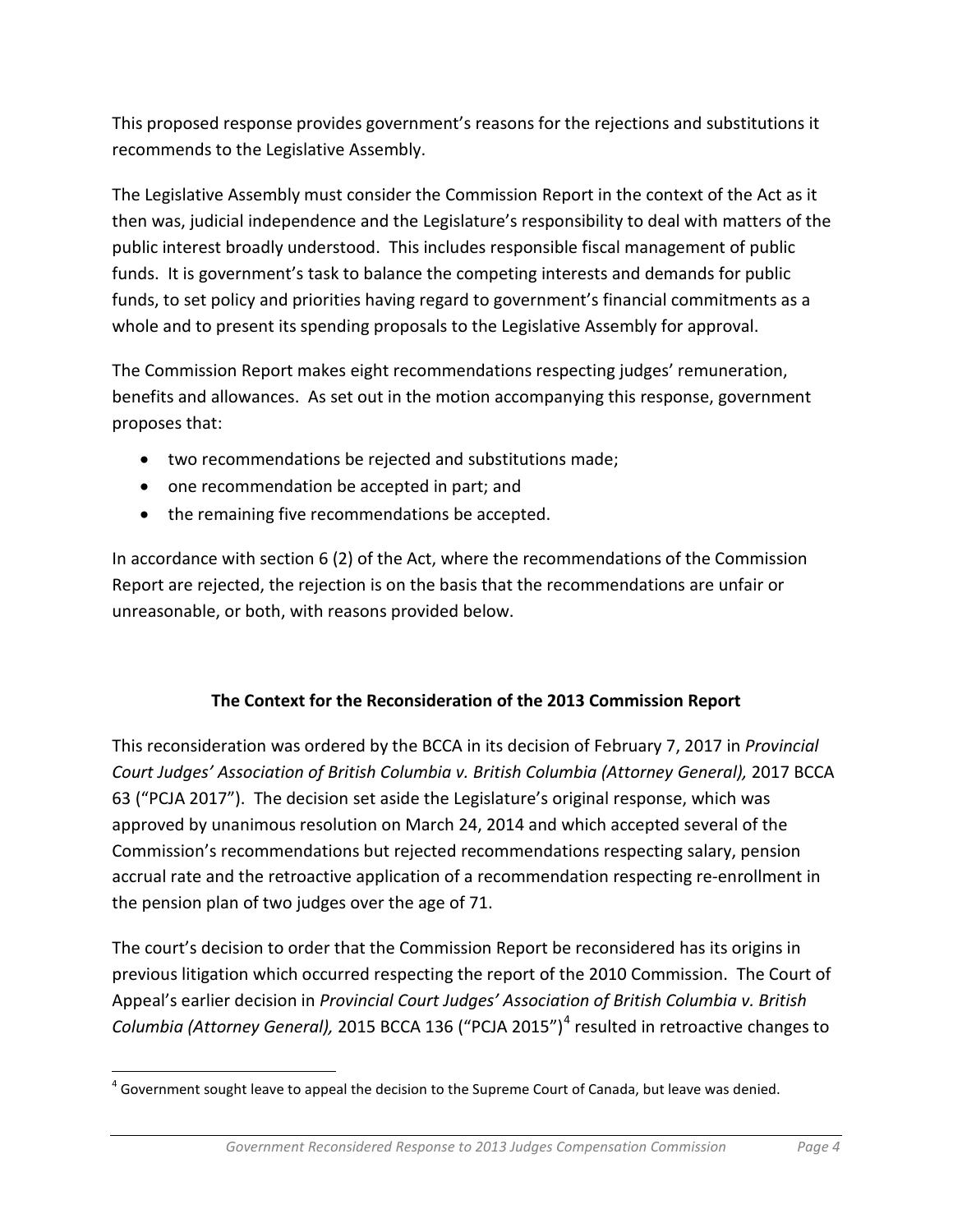judges' salaries and pension benefits for the years immediately prior to the 2013 Commission's mandate. Because the decision in PCJA 2015 came after the 2013 Commission made its recommendations, those recommendations were made without knowing the salary and pension accrual rate that would ultimately stand as the baseline or starting point for the 2013 Commission's work. The Legislature was likewise unaware of this when it originally considered the Report of the 2013 Commission.

The table below sets out the sequence of events surrounding the 2010 and 2013 Commissions, the Legislature's responses and resulting litigation.

| March 12, 2013          | Legislative Assembly approves reconsidered response to 2010<br>Commission report. Judicial review follows.                                                                                                                                                                                                                                                                                                   |
|-------------------------|--------------------------------------------------------------------------------------------------------------------------------------------------------------------------------------------------------------------------------------------------------------------------------------------------------------------------------------------------------------------------------------------------------------|
| March to September 2013 | 2013 Commission process and presentation of final report to<br>Attorney General.                                                                                                                                                                                                                                                                                                                             |
| March 3, 2014           | BC Supreme Court upholds Legislature's response to 2010<br>Commission.                                                                                                                                                                                                                                                                                                                                       |
| March 24, 2014          | Legislative Assembly response and resolution respecting 2013<br>Commission recommendations. Judicial review follows.                                                                                                                                                                                                                                                                                         |
| March 27, 2015          | Provincial Court Judges 2015: BC Court of Appeal rules 2-1<br>against Legislature's response to 2010 Commission and issues<br>declaration that judges are entitled to salaries and benefits<br>recommended by 2010 Commission. The most significant of<br>those recommendations were a salary increase in fiscal year<br>2013/14 of 4.9% and an increase to judges' pension accrual<br>rate from 3% to 3.5%. |
| July 29, 2016           | BC Supreme Court finds Legislative Assembly's response to<br>2013 Commission does not meet constitutional test and<br>orders reconsideration.                                                                                                                                                                                                                                                                |
| February 7, 2017        | Provincial Court Judges 2017: BC Court of Appeal orders<br>reconsideration of Legislative Assembly response to 2013<br>Commission but sets aside the BC Supreme Court's order that<br>the reconsideration be undertaken in accordance with that<br>court's reasons.                                                                                                                                          |

### **Chronology of Events**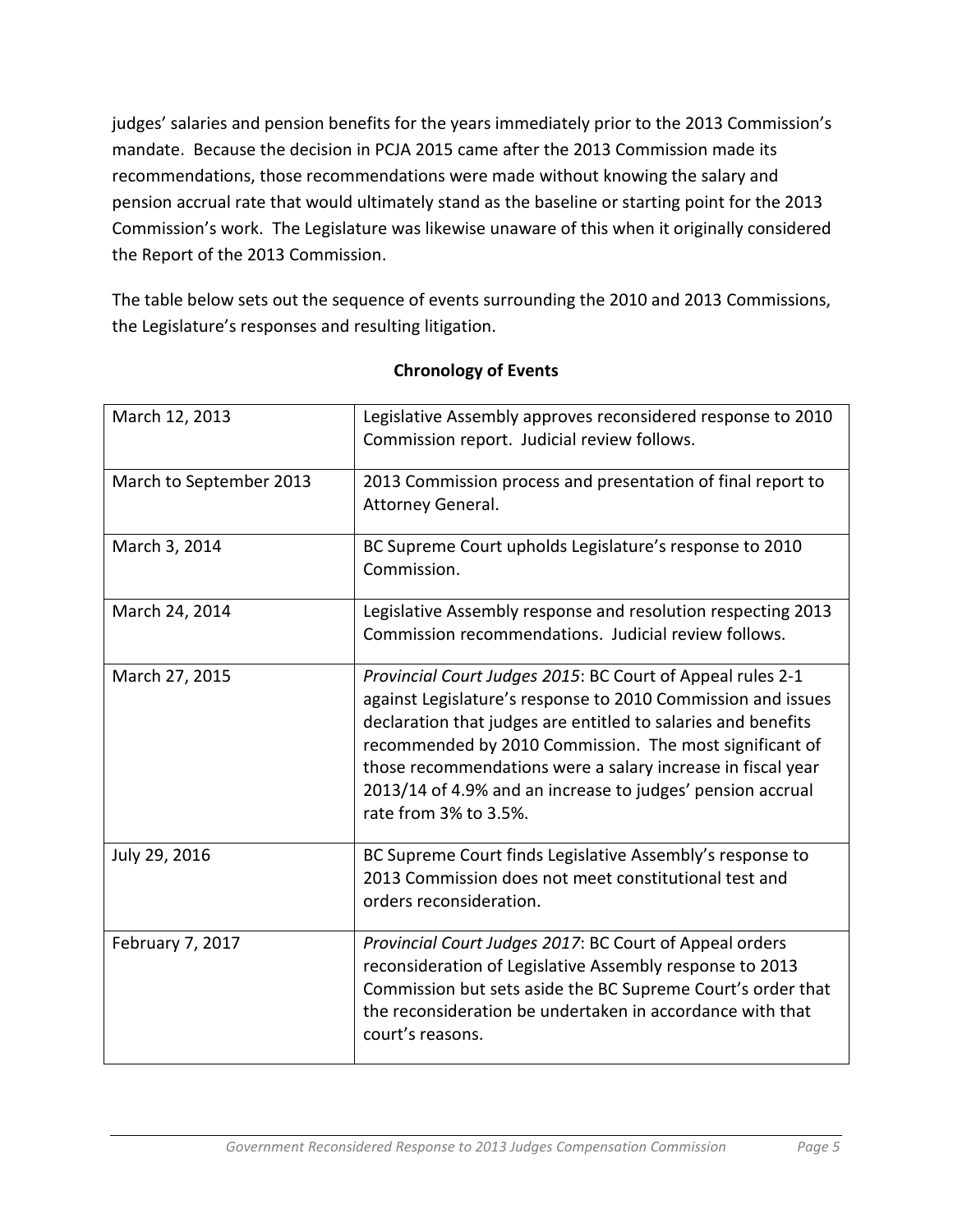The 2013 Commission and the Legislature believed that salaries for 2013/14 were \$234,605 and that the pension accrual rate was 3%. The effect of PCJA 2015 was to retroactively alter judges' salaries for the 2013/14 fiscal year: instead of the 1.5% increase approved by the Legislative Assembly, the court declared that the judges were entitled to a 4.9% increase resulting in a salary of \$242,464 for that year. PCJA 2015 also resulted in an increase to the accrual rate for judges' pensions from 3% to 3.5% for the three years of the 2010 Commission's mandate as well as affecting other benefits.

In *PCJA 2017* the Court said at paragraph 4:

…. I consider *Provincial Court Judges 2015* so altered the legal foundation for the Legislative Assembly's resolution that, without fault to the parties or the Legislative Assembly, the resolution [of March 24, 2014] is fatally flawed as being based on an incorrect legal premise of the salaries and benefits applicable at the time the resolution was passed. In that circumstance and the Legislative Assembly never having had the opportunity to consider the issue of Provincial Court judges emoluments in the context of that court ordered framework, it would be wrong for us to pronounce on a resolution that takes as its base point for discussion a state of affairs that has been erased by court order. The situation calls for an order remitting the matter to the Legislative Assembly for fresh consideration knowing the effect of *Provincial Court Judges 2015*.

The 2013 Commission's recommendations and the Legislature's response both contemplated moderate increases to judges' salaries. Of particular concern to the court in 2017 was the fact that judges' salaries and pension accrual rates were instead reduced from 2013/14 to 2014/15 due to the effect of PCJA 2015.

The court in 2017 did not make any findings on the adequacy or legitimacy of the reasons supporting the Legislature's response.<sup>[5](#page-5-0)</sup> It said: "It is for the Legislative Assembly, armed with the new 2011-2014 salary grid and benefits, to consider the discussion of the issues and conclusions in the 2013 Commission's report."

Another important factor governing this reconsideration is the direction from the BCCA in *PCJA 2015* that a reconsideration of a commission report may not be based on facts and circumstances that have occurred since the initial response of the Legislature – otherwise, a potentially lengthy intervening time period could distort the process and risk creating a disconnection between the evidence heard and findings made by a commission and the

<span id="page-5-0"></span><sup>&</sup>lt;sup>5</sup> The court set aside the lower court's order that the reconsideration take place in accordance with that court's reasons.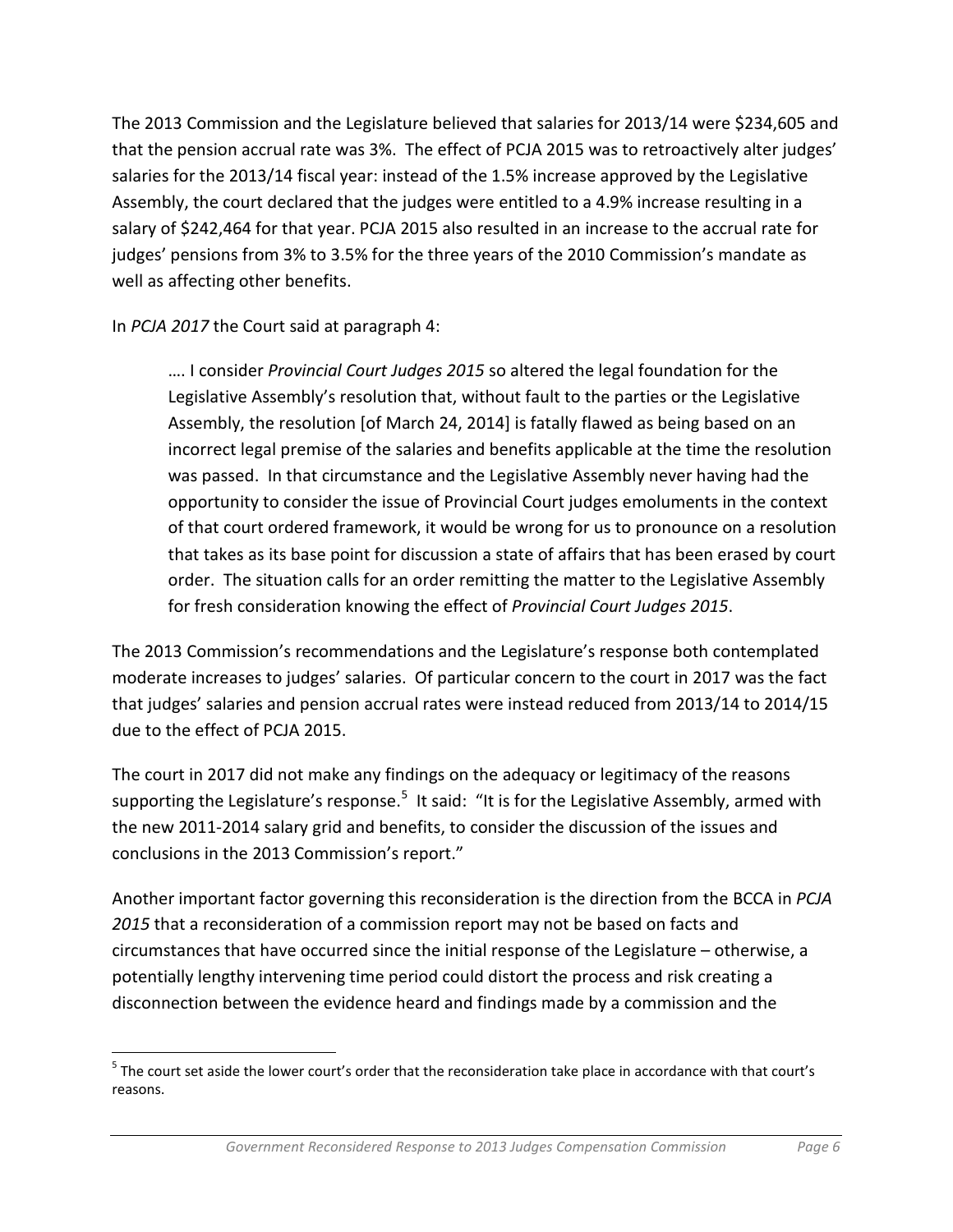Legislature's response to the commission's report. A reconsideration is to proceed based on the facts and circumstances known to the Legislature at the time it first responded to the commission report. In this case, that means the facts and circumstances known to the Legislature as of March 2014, altered only by the direction from the BCCA in PCJA 2017 to take into consideration the retroactive changes to judges' compensation resulting from the previous litigation.

## **A. Commission Recommendations and Government's Proposed Responses**

## **Salary Recommendations**

The Commission made the following recommendations respecting the salaries of judges:

- 1. Salaries for judges with administrative responsibilities:
	- a. Chief Judge: 112% of the salary of a puisne judge;
	- b. Associate Chief Judge: 108% of the salary of a puisne judge;
	- c. Regional Administrative Judge: 106% of the salary of a puisne judge.
- 2. Salary for puisne judges:
	- a. in fiscal year 2014/15: \$241,500;
	- b. in fiscal year 2015/16: increase of 1.5% to \$245,122;
	- c. in fiscal year 2016/17: increase of 2% to \$250,024.

# **Proposed Responses to Commission Salary Recommendations**

Government proposes that salary recommendation 1 be accepted.

Government proposes that recommendation 2 be rejected as unfair or unreasonable because the 2013 Commission, through no fault of its own, could not consider the impact of *PCJA 2015* and its recommendations would therefore result in a reduction to judges' salaries*.* The impact of *PCJA 2015* must be considered in light of the content of the Commission Report, and the cost of salary increases within the context of government's program of fiscal restraint as it stood when the Legislature first considered the Commission Report.

Government proposes that the following salary increases be substituted:

- a. the salary for puisne judges in fiscal year 2014/15 be \$244,889;
- b. the salary for puisne judges in fiscal year 2015/16 be \$248,562; and
- c. the salary for puisne judges in fiscal year 2016/17 be \$252,290.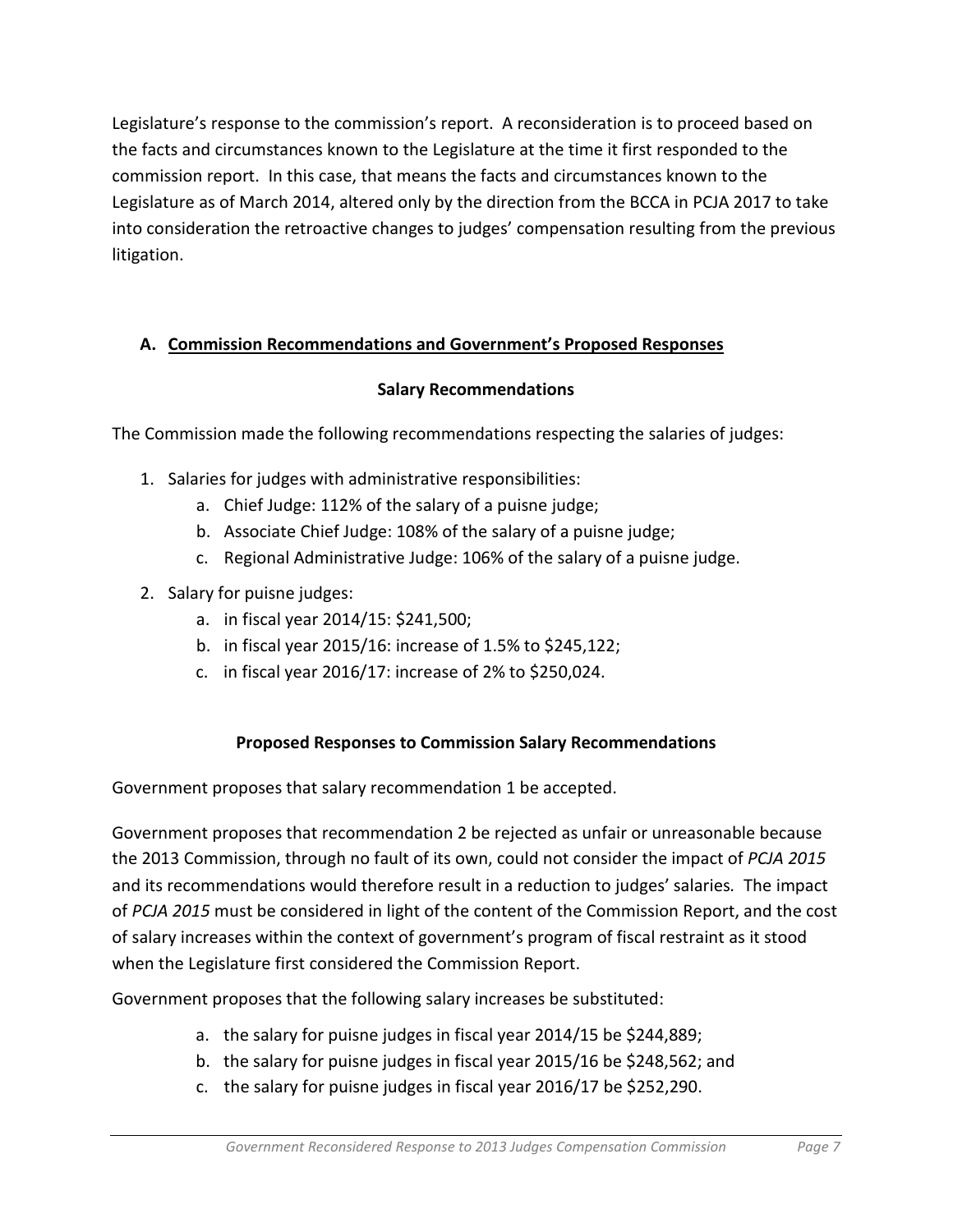The proposed salaries would provide a cumulative \$9,826 or 4.05% increase to the judiciary from the \$242,464 base salary for 2013/14.

Raising judges' salaries by the percentage increases contained in the 2013 Commission Report would result in a final salary of \$258,303 for a cumulative increase of \$15,839 or 6.53%. It is not known whether the 2013 Commission would have recommended the same percentage increases had it known the new, higher starting point for judges' salaries resulting from PCJA 2015.

The salaries proposed by government would result in an estimated total fiscal impact of \$4.212 million, including employer-paid benefits and the flow-through of salary adjustments accepted in recommendation 1, over the three years covered by the Commission Report. By contrast, raising judges' salaries by the percentage increases proposed by the Commission and using the new starting point, would result in an estimated total fiscal impact of \$6.291 million over the three years covered by the Report, which is more than \$2 million higher than government's proposed response.

These fiscal impacts occur in the context of the higher base salary for the 2013/14 fiscal year that was declared by the BCCA in its decision in PCJA 2015. As a result of that decision, the salary for 2013/14 became \$242,464 rather than the \$234,605 approved by the Legislature.

Although Government's proposed response in this reconsideration includes the same percentage increases as the first response brought forward in March 2014 (see below), the fiscal impact is greater because those increases are occurring on a higher base salary – that higher base salary compounds through succeeding years.

The proposed response takes into account the objectives and considerations of the 2013 Commission set out at page 47 of its report. In summary, the Commission found:

- B.C. judges' salaries should not be pegged to any comparator, but ought to be in the  $3^{rd}$ to 4<sup>th</sup> range amongst salaries of provincial court judges in Canada;
- British Columbia had a "cautious but positive economic outlook" at the time the Commission held its hearings;
- There was no recruitment problem for the court, but the gap in salaries between provincial court and superior court judges should not become so great that the ability to recruit highly qualified judges to the provincial court is compromised in the future;
- a modest increase in salary is appropriate to the dignity of the position and in keeping with judges' reasonable compensation and the need to ensure a strong court.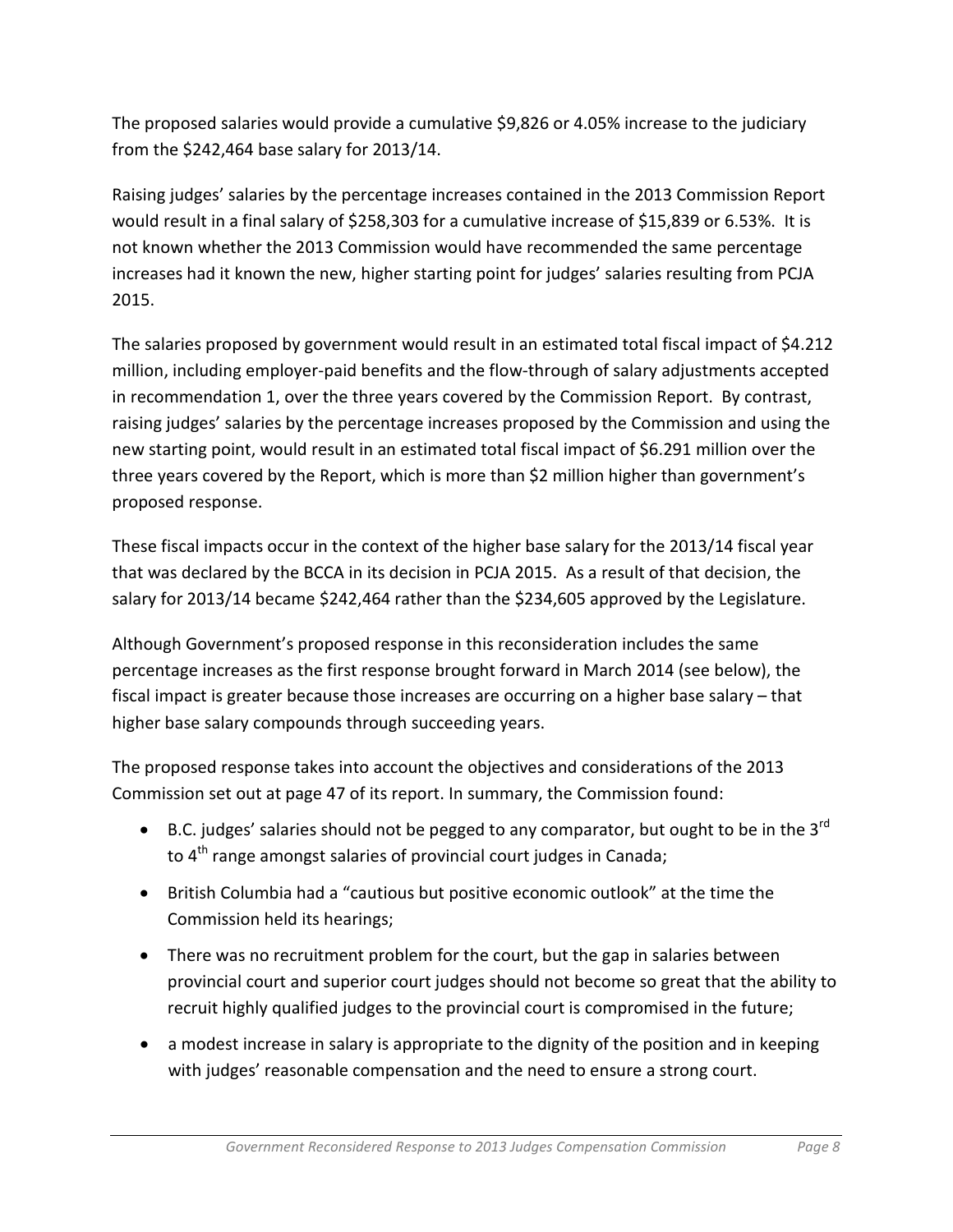The proposed response exceeds the salaries recommended by the 2013 Commission and ensures that there are no reductions in judges' salaries in any year. The proposed response also accords with the "cautious but positive outlook" identified by the Commission by recognizing that fiscal restraint was a key component of government's overall fiscal plan at the time the Commission deliberated and at the time the Legislature initially responded to the Commission Report.

Restraint measures in place in March 2014 continued the expenditure reduction measures first implemented in October 2012: these measures included a freeze on hiring (except for critical operational positions), a salary freeze for all management employees in government, and further spending controls on administrative and discretionary expenditures. The 2014/15 budget (released on February 18, 2014) included further restraint measures such as controls on travel, office equipment, and other discretionary spending (e.g. grants), and identified \$76M in savings to be achieved in 2014/15. These expenditure management initiatives were instrumental in meeting annual expense growth projections over the fiscal plan period that, with moderate annual revenue growth, would allow government to maintain balanced budgets going forward.

At the time of the 2013 Commission, the salaries of judges in other provincial courts across Canada had not all been established. The Commission believed its recommended salaries would place British Columbia's judges fourth among its provincial counterparts based on data available for 2012/2013 and partial data available for 2013/2014. The proposed response, by increasing those salaries, creates greater certainty in that regard. The gap between B.C. judges and superior court justices as it was known to the Commission would be reduced from 18.3% to 17.2% in 2014/15.

The substituted salaries proposed by government would increase judges' salaries by the same percentages as those in the Legislative Assembly's first response, but starting from the higher base salary declared by the BCCA in PCJA 2015. The salaries approved by the Assembly in its first response to the 2013 Commission Report in March 2014 were as follows:

> 2014/15: \$236,950 2015/16: \$240,504 2016/17: \$244,112

In summary, the proposed response balances the retroactive change to judges' salaries for the 2013/14 year resulting from *PCJA 2015* with the findings and recommendations of the Commission, the fiscal context at the time the Commission and Legislature first considered judges' compensation, and the cost of the salary increases considered in the context of the government's program of restraint.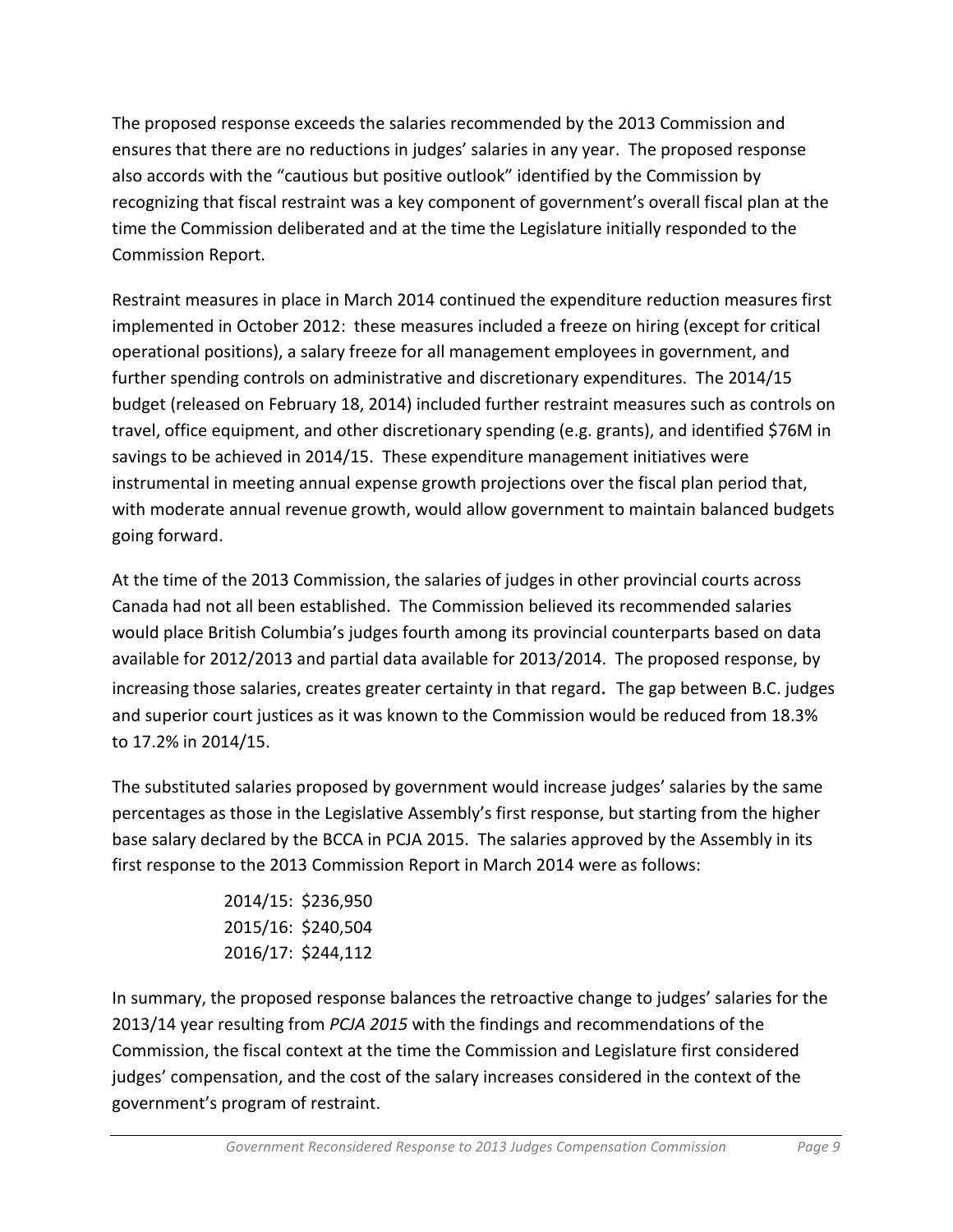### **Commission Benefits Recommendations**

The Commission made the following recommendations respecting benefits for Provincial Court Judges:

- 3. Increase in the pension accrual rate from 3.0% to 3.25%, effective April 1, 2014.
- 4. Government take reasonable steps to avoid the double taxation of judges on the nonregistered component of their pension contributions.
- 5. Effective April 1, 2014, government rectify the inconsistency that requires Provincial Court Judges who work full-time past the age of 71 to collect both pension and full-time pay, by doing the following:
	- a. Seek any necessary approval from the Canada Revenue Agency;
	- b. Amend the *Judicial Compensation Act* to defer the date upon which judges retire for pension purposes until the date upon which judges retire from full-time work;
	- c. Ensure that judges are allowed to make pension contributions and that government continues to make pension contributions until a judge's date of retirement from full-time work; and
	- d. Amend the *Judicial Compensation Act* to ensure that any judge who is receiving pension benefits and full-time salary as of April 1, 2014 has the option to elect back into the pension program on terms that are actuarially sound, placing the judge, the pension plan, and the government in the same position they would have been in had the judge never elected to take his or her pension. Such terms would include the following:
		- i. The return of pension payments to the plan by the judge;
		- ii. The making of back-payments for contributions by both the judge and government; and
		- iii. The making of all appropriate interest payments on pension payments or contributions by the judge and government.
- 6. Government implement expeditiously the 2010 Commission's recommendation to provide cost-neutral life insurance to judges age 71-75.
- 7. The Senior Judges Program not be extended to allow senior judges to sit for 10 years.
- 8. The government pay 100% of the reasonable costs of the Association for participating in the Commission process.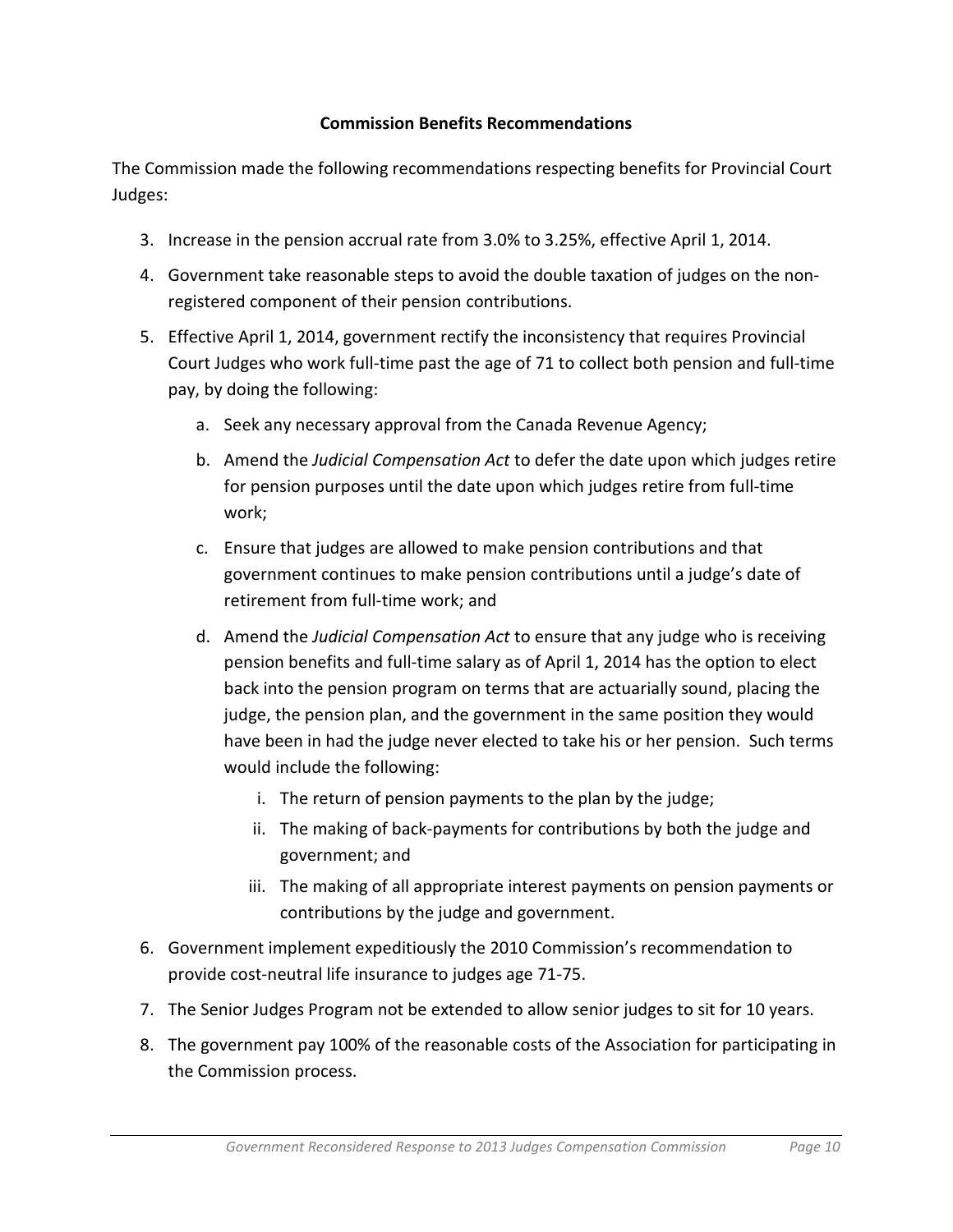### **Proposed Responses to Benefits Recommendations**

That recommendations 4, 6, 7, and 8 be accepted. That recommendation 5 be accepted in part. That recommendation 3 be rejected.

The proposed responses to the benefits recommendations are the same as those in the first response of March 2014. There is no fiscal impact as a result of the accepted recommendations beyond the requirement for government to make employer contributions to the pension plan on behalf of judges who continue to sit full-time past age 71 and remain members of the plan – at the time of the 2013 Commission there were two such judges. The one-time payment of costs to the Provincial Court Judges Association was made in 2014.

The recommendations that were accepted have already been acted upon, and upon reconsideration there is no reason to reject them now.

The reasons for the proposed responses that constitute rejection or partial acceptance are found below.

## **Rejection of Recommendation 3**

Government proposes that Recommendation 3, which recommends a pension accrual rate for judges of 3.25% annually, should be rejected as unfair or unreasonable for the reasons set out below. Instead, government proposes that the pension accrual rate should be 3%.

At the time it considered this issue, the 2013 Commission assumed the pension accrual rate was 3%. Subsequently, the PCJA 2015 decision resulted in the retroactive imposition of a 3.5% accrual rate for the three years of the 2010 Commission's mandate in accordance with the 2010 Commission's recommendation. Accordingly, the 2013 Commission's recommendation for a 3.25% accrual rate reflects a reduction in the accrual rate whereas the Commission thought it was recommending an increase.

The Commission recommended the rate of 3.25% based in part on the notion that this would permit a judge appointed at the average appointment age (53) and who had no previous pensionable service to attain their full pension by working to age 75 if they so choose. The Commission also found that a rate of 3.25% is reasonable considering the "close comparators of other judges and the need to maintain a strong court". The Commission further concluded that the cost of the increase is reasonable in relation to the financial position of government.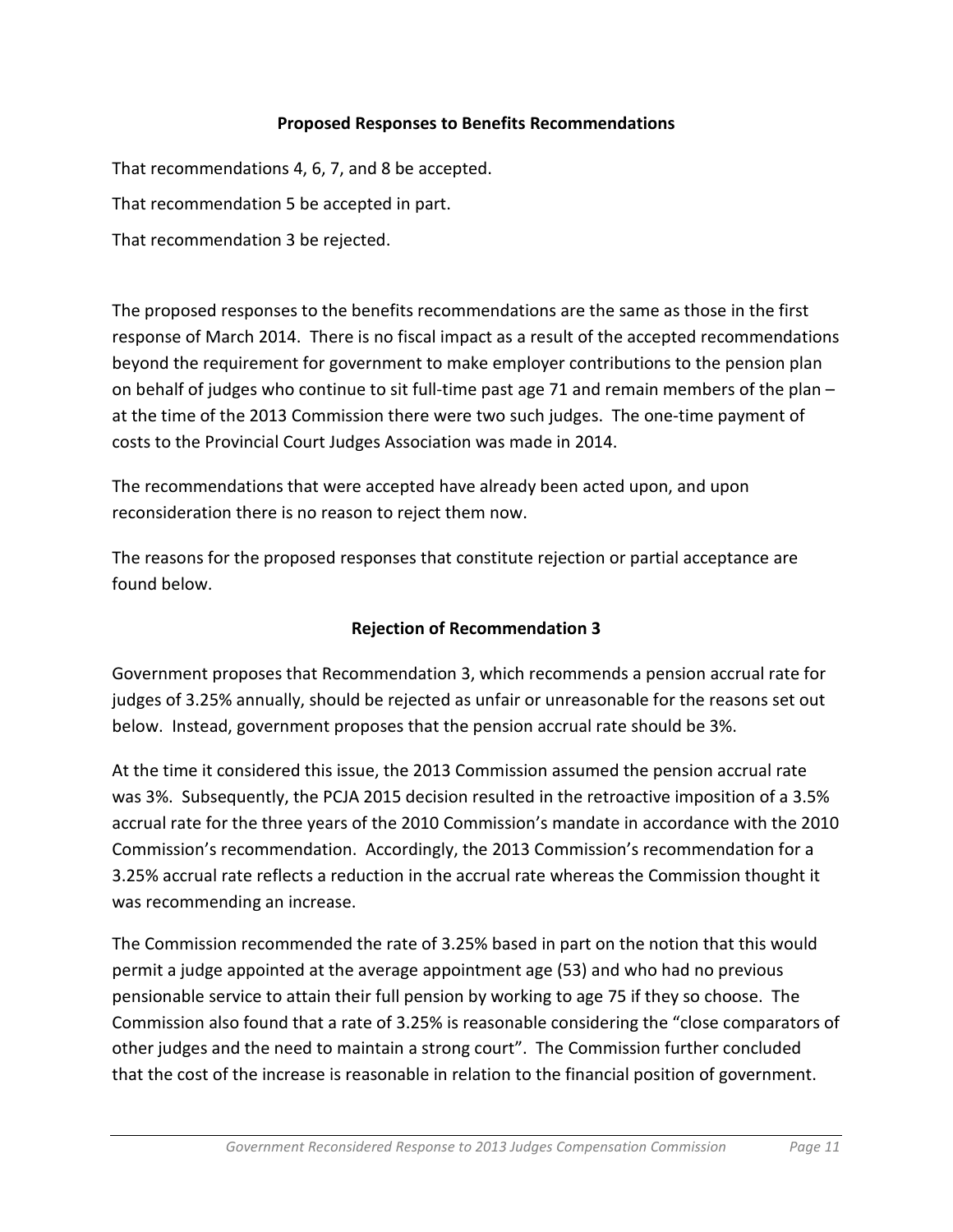The Commission rejected the 3.5% rate proposed by the judges' association and previously recommended by the 2010 Commission. The 2013 Commission noted that both the financial position of government and the pension climate had changed since 2010. The Commission noted that the economic recovery had not been as robust as predicted in 2010, and that in the changing landscape of pension plans most people no longer enjoy "defined benefit" pension plans and the segment of the population that does is decreasing. The Commission further found that the 2010 Commission did not appear to consider that extending judges' membership in the plan to age 75 (as the 2010 Commission recommended) would improve the opportunity for judges to earn the maximum pension if they chose to continue working full-time to 75.

The 2013 Commission further found that judges' pensions, while similar in structure to close comparator groups, are quite distinct and quite generous when compared to the pension situations of most British Columbians. Provincial Court Judges are members of the Public Service Pension Plan. Under the current pension contribution formula in the Act, 24% of the necessary contributions come from judges and 76% from government. The Commission noted that the 3% accrual rate in effect at the time of the Commission's work is higher than the 2% accrual rate for public sector employee pensions and is similar to accrual rates for provincial court judges in most other provinces.

Further, the Commission stated that it was not convinced that the disparity in pensions between the provincial and superior courts was affecting the current quality of judicial applications, although it noted that it could become a problem in the future and that it is appropriate to be mindful of the gap in total compensation.

The comparatively generous nature of judges' pensions reflects the fact that judges without prior pensionable service commence contributions to the pension plan relatively late in their careers. However, judges who were formerly in public service, such as crown counsel, bring their accumulated years of service in the Public Service Pension Plan with them when they are appointed to the bench.

Government believes that in a time of fiscal restraint, when judges' pensions are recognized as comparatively generous, and when no one else paid out of the public purse is receiving increases to their pension benefits, the 3.25% accrual rate should be regarded as unfair or unreasonable in view of the following additional considerations:

• The estimated cost to government of the recommendation compared to government's proposed response is approximately \$2 million over the three years addressed in the report. Fiscal restraint results in balanced budgets by many cumulative acts of expenditure management, and a savings of \$2 million is important in that regard.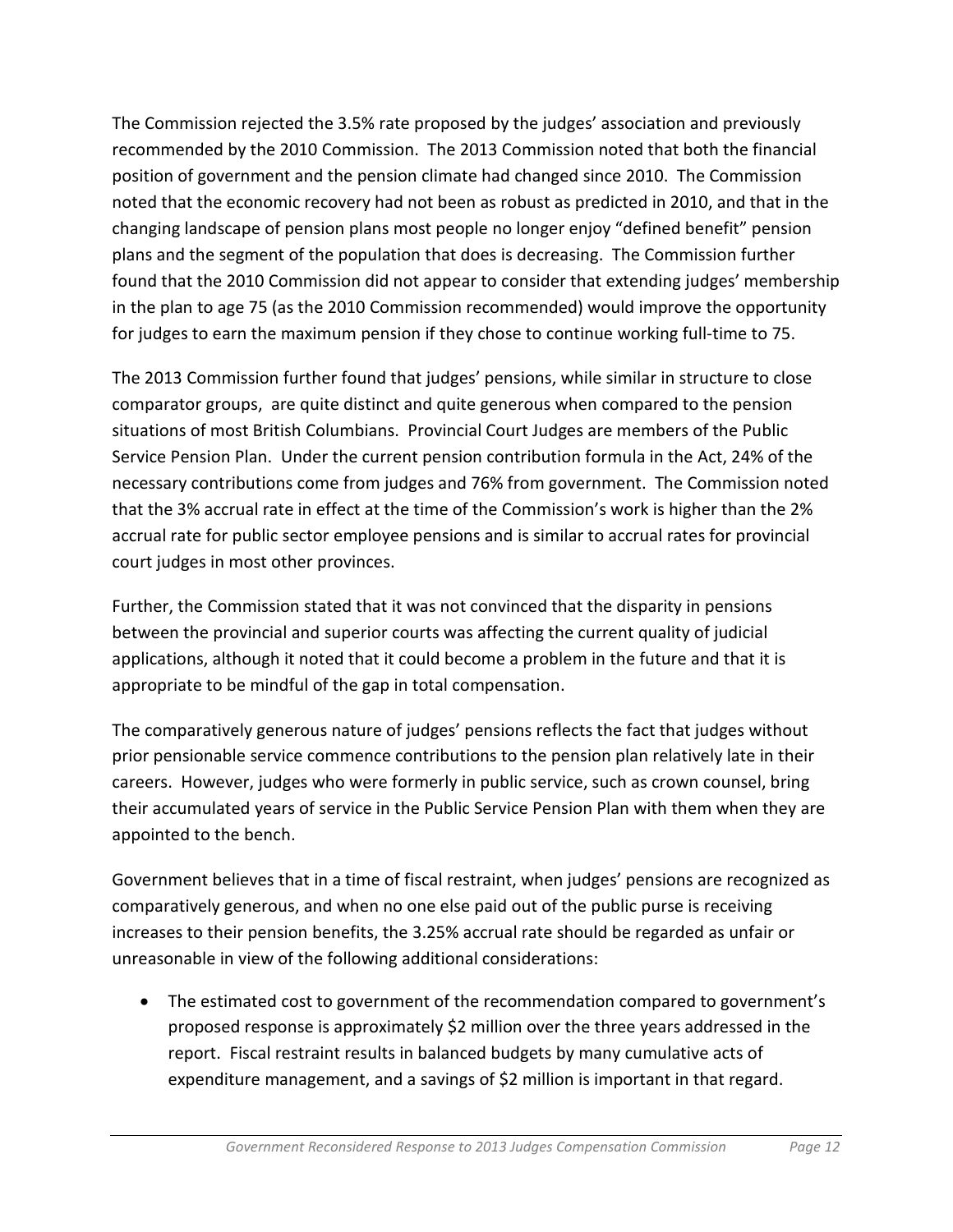- Government does not agree that a rate of 3.25% is necessary to "maintain a strong court", as the Commission did not find that the 3% accrual rate has been negatively impacting recruitment or otherwise impairing the strength of the court.
- The 2013 Commission found that the disparity in pensions between Provincial Court Judges and Supreme Court Justices is not so great that it is currently affecting the quality of applications for judicial appointment. While the Commission noted this "could" become a problem in the future, this possibility does not justify the recommendation over the three years of the Commission's mandate at a time when fiscal restraint continued to be a key component of government's fiscal plan. In addition, the government's proposed salary substitutions addressed above result in a smaller gap between the remuneration levels of the two courts than the Commission anticipated when it made its recommendations.
- While government recognizes that the comparatively generous nature of the 3% accrual rate reflects the fact that many judges begin contributions relatively late in their careers, government does not support making the accrual rate 3.25% so as to ensure that a judge appointed at the average age of 53 with no prior pensionable service will receive a maximum pension if he or she works to age 75. This is not necessary to ensure a strong court or to remedy a current recruitment problem, and is unreasonable at a time of broad fiscal restraint.
- Further, it is assumed that retirement savings is something that individuals should be engaged in throughout their working careers. The public sector pension plans are not intended to provide the only source of retirement income to individuals.

Concerning the Commission's observation that the "cost of the increase is reasonable in relation to the financial position of government", this conclusion was not explained. Government's view is that in reaching this conclusion the Commission gave insufficient weight to the government's program of restraint, instead placing greater focus on the government's ability to pay for the cost.

Further, the recommended response:

- is consistent with the Commission's findings that the current pension plan for judges, while similar in structure to other provincial courts, is distinct and quite generous when compared to the pension situations of most British Columbians;
- recognizes that fiscal restraint was a key component of government's overall fiscal plan for the years covered by the 2013 Commission report;
- recognizes that the 3% accrual rate is similar to that for pensions of provincial court judges in most other provinces; and